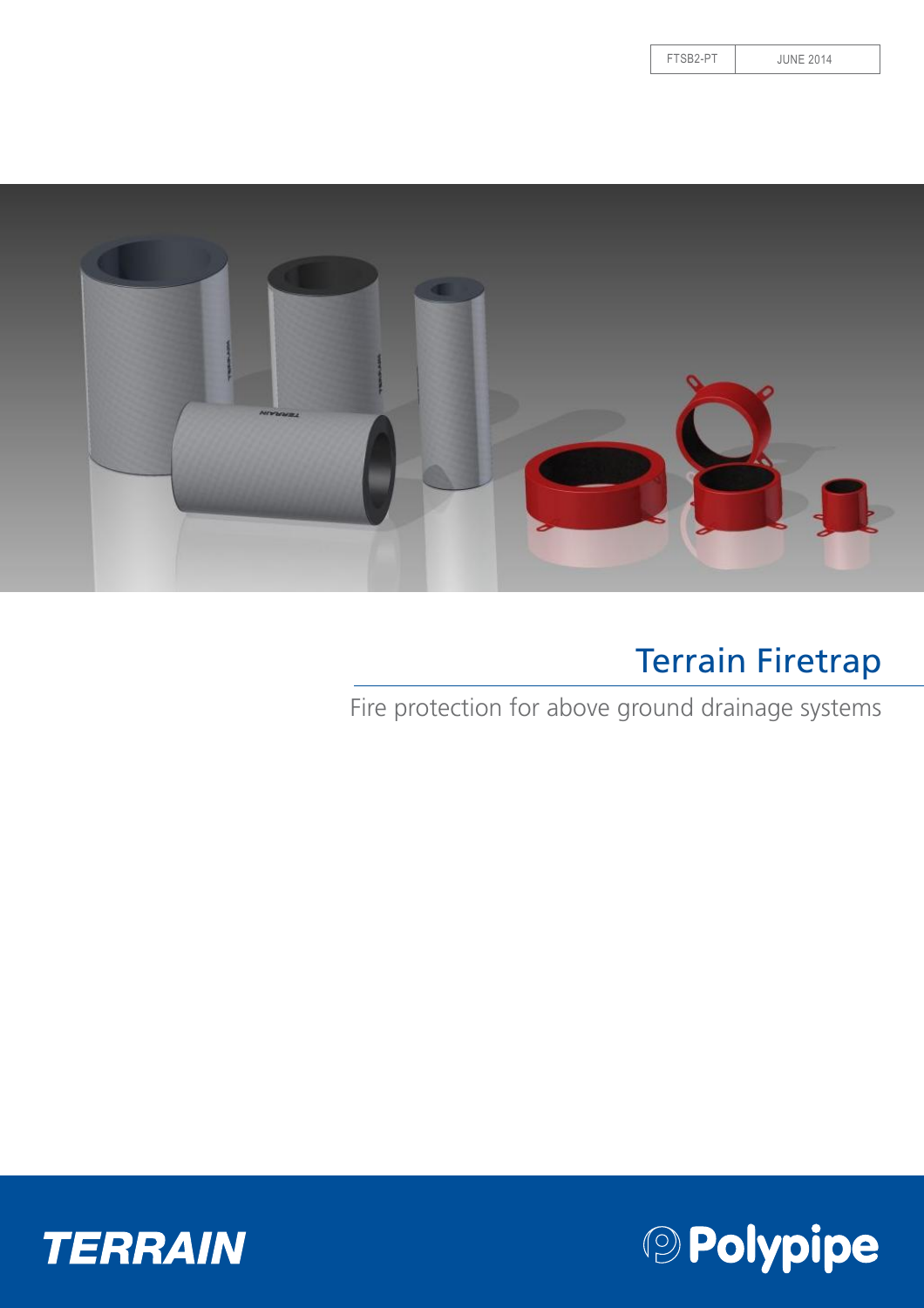### **TERRAIN FIRETRAP** The best fire rating available for the drainage stack

As part of the on-going development of Terrain drainage systems, we have developed a comprehensive range of passive fire protection products for use with Terrain PVC soil and waste, Terrain Fuze and Terrain Acoustic dB12. These products will enable secure specification of Terrain drainage systems with the confidence of conforming to the requirements of Part B Building Regulations. In addition all products comply with BS 476 Part 20 and BS EN 1366-3.





#### The Terrain Firetrap range comprises:

#### **HYffUJb: JfYHUdGYYjYg**

- Ideal for Terrain Fuze stacks
- Up to 4 hour fre protection
- Quick to install in new build and retro-fit
- Protects compartment above and below slab
- **HYffUlb**: If YHUd'7 c"Ufa
- Suitable for all Terrain drainage systems
- Can be surface mounted or built in
- Up to 2 hour fire protection

In addition, independent testing has been carried out on both Firetrap Sleeves and Firetrap Collars in typical floor installations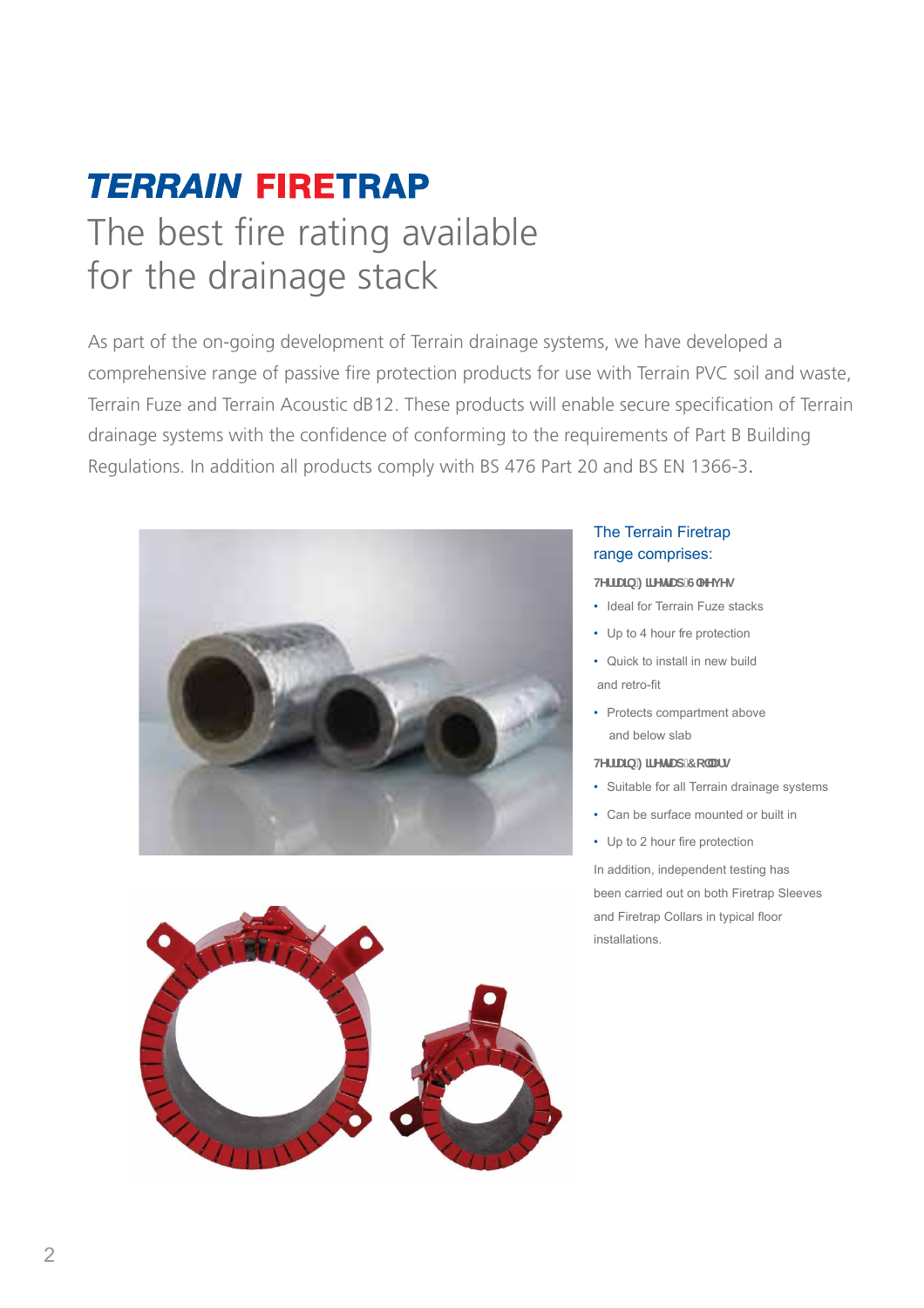### **Contents**

| <b>Firetrap Sleeves</b>                                                                            | Pages 4-5 |
|----------------------------------------------------------------------------------------------------|-----------|
| <b>Firetrap Collars for Terrain PVC, Terrain Fuze</b><br>and Terrain Acoustic dB12                 | Pages 6-7 |
| <b>Construction Details and Fire Rating</b>                                                        | Page 8    |
| <b>Installation of Firetrap Sleeves</b>                                                            | Page 9    |
| Installation of Firetrap Collars for Terrain PVC,<br><b>Terrain Fuze and Terrain Acoustic dB12</b> | Page 10   |
| <b>Standards and Certifcation</b>                                                                  | Page 11   |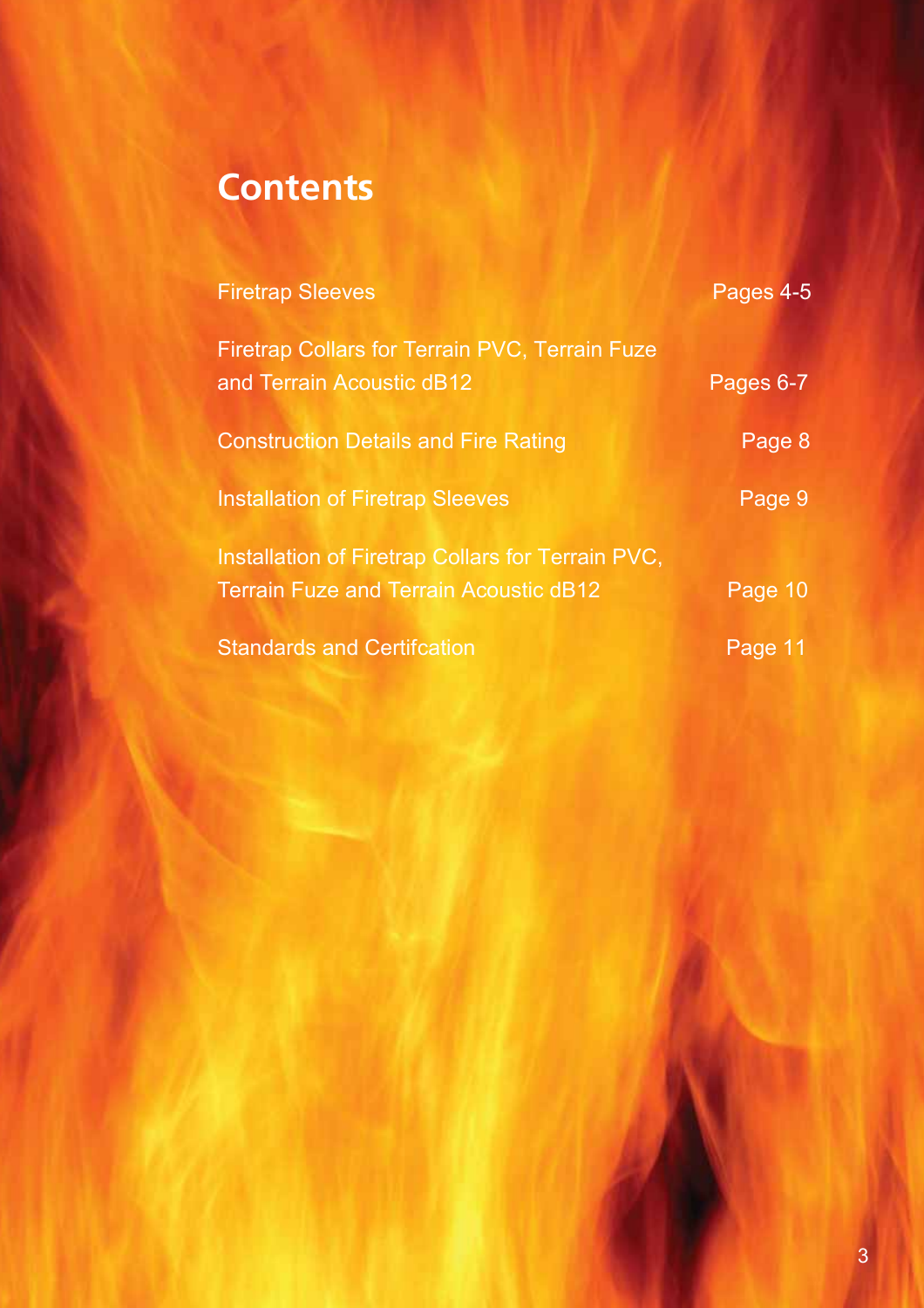## **Firetrap Sleeves**

The Terrain Firetrap Sleeve is a cost effective product for the fire stopping of pipe penetrations whilst maintaining similar thermal and acoustic properties as standard mineral fibre insulation.

Terrain Firetrap Sleeve was developed with ease of installation in mind. The sleeve can be quickly and simply fitted onto the pipe and slid into the penetration ensuring that there are no air gaps around the sleeves by filling with mortar or mastic. In a fire situation the sleeve expands to fill the available space (15mm max) between the pipe and the penetration and will crush and close off plastic drainage pipes. The pipe forms a solid char preventing the passage of fire and smoke to the adjacent compartment.



#### Applications

Terrain Fuze, Terrain Acoustic dB12 and Terrain PVC soil and waste above ground drainage through:

- Concrete, masonry or plasterboard partitions
- Concrete floor constructions

#### **Benefits**

- Up to 4 Hour Fire Rating to BS 476 Part 20, BS EN 1366-3
- Protects pipe above and below the slab
- Cost effective
- One sleeve can replace two collars
- Easy installation
- Don't have to drill slab
- No need for mechanical fixings
- No mastic is required, providing close fit
- Easily cut to size to minimise wastage
- Simple to install without special tools or skills
- Will accept hole irregularities of up to 15mm
- Can be retro-fitted
- Offers excellent acoustic insulation
- Maintains the thermal insulation of the pipe through the slab or wall penetration
- Maintains vapour seal of existing insulation
- Allows for thermal movement of pipe

Terrain Firetrap Sleeve was developed with ease of installation in mind.



**4HR**

RATING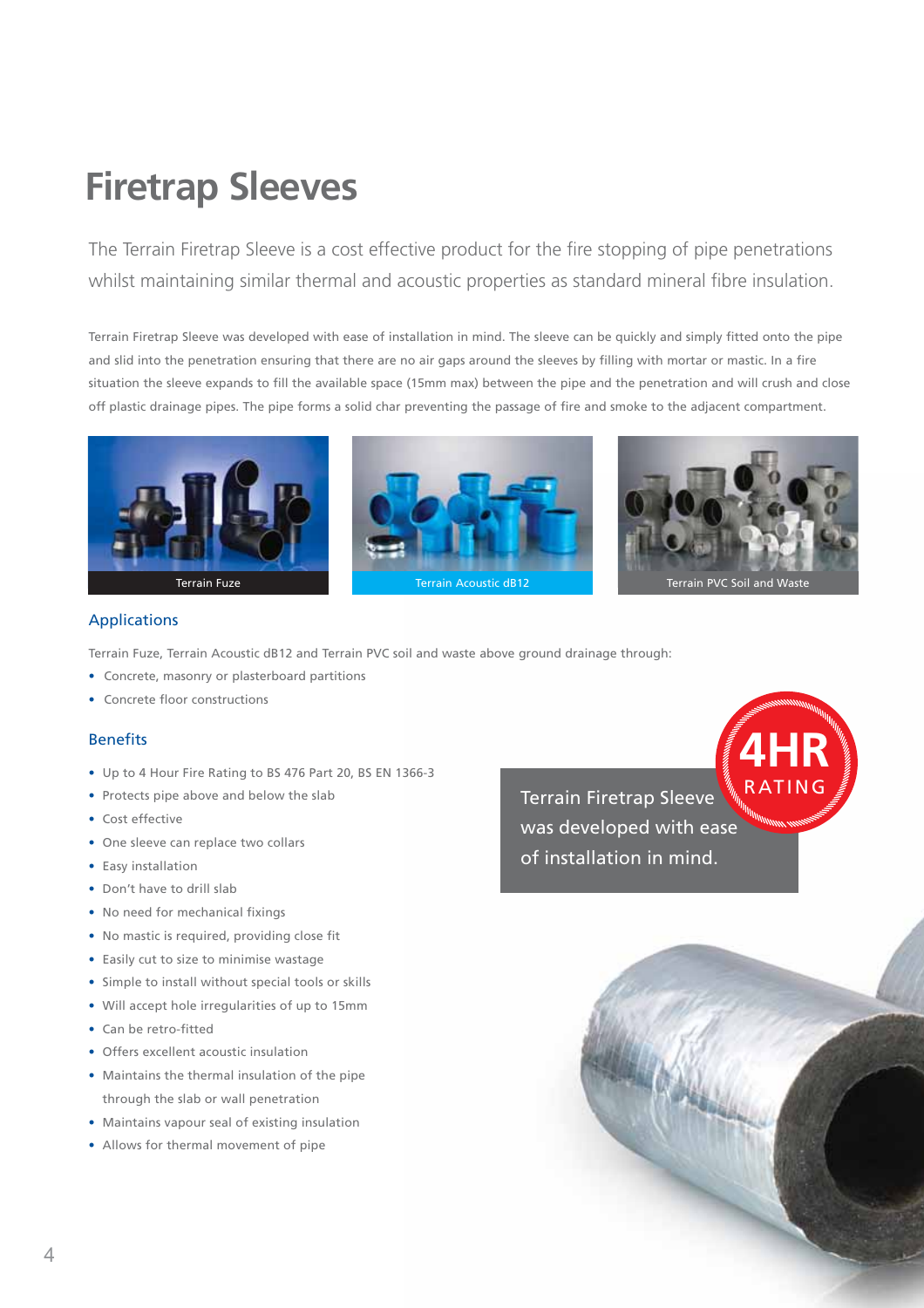| <b>Product Code</b> | Di               | Ø                | <b>Pipe size</b><br>suitable for | <b>Product Code</b> | Di                | Ø                 |  |
|---------------------|------------------|------------------|----------------------------------|---------------------|-------------------|-------------------|--|
| 1925.17             | 17mm             | 67 <sub>mm</sub> |                                  | 1925.80             | 80 <sub>mm</sub>  | 130mm             |  |
| 1925.21             | 21mm             | 71mm             |                                  | 1925.89             | 89mm              | 139mm             |  |
| 1925.27             | 27mm             | 77mm             |                                  | 1925.102            | 102mm             | 152mm             |  |
| 1925.34             | 34 <sub>mm</sub> | 84mm             | 32mm                             | 1925.108            | <b>108mm</b>      | <b>158mm</b>      |  |
| 1925.42             | 42mm             | 92 <sub>mm</sub> | 40 <sub>mm</sub><br>32mm PVC     | 1925.114            | 114mm             | 164mm             |  |
| 1925.48             | 48 <sub>mm</sub> | 98 <sub>mm</sub> | 40mm PVC                         | 1925.127            | 127mm             | 177mm             |  |
| 1925.54             | 54 <sub>mm</sub> | 104mm            | 50 <sub>mm</sub>                 | 1925.134            | 134mm             | 184 <sub>mm</sub> |  |
| 1925.60             | 60 <sub>mm</sub> | <b>110mm</b>     | 56 <sub>mm</sub><br>50mm PVC     | 1925.140            | 140 <sub>mm</sub> | <b>190mm</b>      |  |
| 1925.67             | 67 <sub>mm</sub> | 117mm            | 63mm                             | 1925.159            | 159mm             | 209mm             |  |
| 1925.76             | 76mm             | 126mm            | 75 <sub>mm</sub>                 | 1925.169            | <b>169mm</b>      | 219mm             |  |

| duct Code | Di               | Ø                | <b>Pipe size</b><br>suitable for | <b>Product Code</b> | Di                | Ø                 | <b>Pipe size</b><br>suitable for |
|-----------|------------------|------------------|----------------------------------|---------------------|-------------------|-------------------|----------------------------------|
| 1925.17   | 17mm             | 67 <sub>mm</sub> |                                  | 1925.80             | 80mm              | 130mm             |                                  |
| 1925.21   | 21mm             | 71mm             |                                  | 1925.89             | 89 <sub>mm</sub>  | 139mm             | 82mm                             |
| 1925.27   | 27mm             | 77mm             |                                  | 1925.102            | 102mm             | 152mm             | 90 <sub>mm</sub>                 |
| 1925.34   | 34 <sub>mm</sub> | 84mm             | 32mm                             | 1925.108            | <b>108mm</b>      | <b>158mm</b>      |                                  |
| 1925.42   | 42mm             | 92mm             | 40 <sub>mm</sub><br>32mm PVC     | 1925.114            | 114 <sub>mm</sub> | 164mm             | 110mm                            |
| 1925.48   | 48 <sub>mm</sub> | 98 <sub>mm</sub> | 40mm PVC                         | 1925.127            | 127mm             | 177 <sub>mm</sub> | 125mm                            |
| 1925.54   | 54 <sub>mm</sub> | 104mm            | 50 <sub>mm</sub>                 | 1925.134            | 134mm             | 184 <sub>mm</sub> |                                  |
| 1925.60   | 60 <sub>mm</sub> | <b>110mm</b>     | 56 <sub>mm</sub><br>50mm PVC     | 1925.140            | 140 <sub>mm</sub> | 190 <sub>mm</sub> |                                  |
| 1925.67   | 67 <sub>mm</sub> | 117mm            | 63 <sub>mm</sub>                 | 1925.159            | 159mm             | 209mm             |                                  |
| 1925.76   | 76mm             | <b>126mm</b>     | 75mm                             | 1925.169            | <b>169mm</b>      | 219mm             | <b>160mm</b>                     |





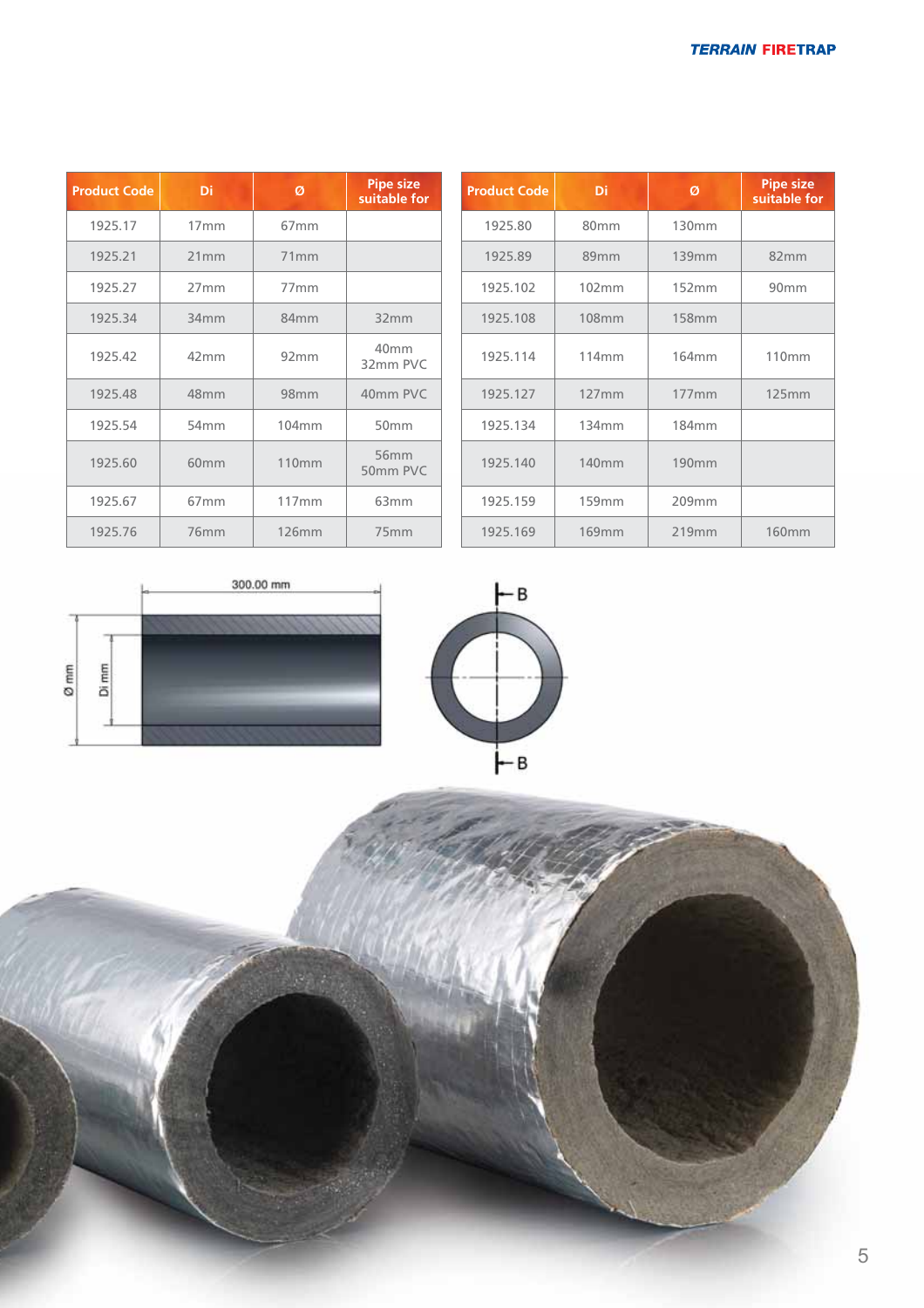# **Firetrap Collars -** for Terrain PVC soil and waste, Terrain Fuze and Terrain Acoustic dB12

Terrain Firetrap Collars have been specifcally designed to re-instate the fire resistance of a wall or floor which has been penetrated by services such as Terrain PVC, Terrain Fuze or Terrain Acoustic dB12.

Manufactured in steel, each fire collar contains an internal lining of intumescent graphite impregnated organic polymer. Anchoring hooks are also supplied.

The collars will seal pipes from 50mm to 315mm diameter and can be face fxed or set-in to a wall or ceiling structure. They are suitable for use on concrete, masonry and plasterboard partitions.

They have a 2 hour fire rating and feature mounting tabs for quick and easy installation.

#### Applications

For Terrain PVC, Terrain Fuze and Terrain Acoustic dB12 above ground drainage through:

- Concrete, masonry or plasterboard partitions
- Concretefoor construction
- Fire-proof concrete
- Brickwork floors and walls

#### Features

- 2 Hour fire rating
- Poweder coated steel sleeve
- Can be surface mounted or built in
- Mounting tabs for quickd easy installation
- Seals against smoke, toxic gases, flames and heat
- Can be installed in a recessed area to minimize overall dimensions

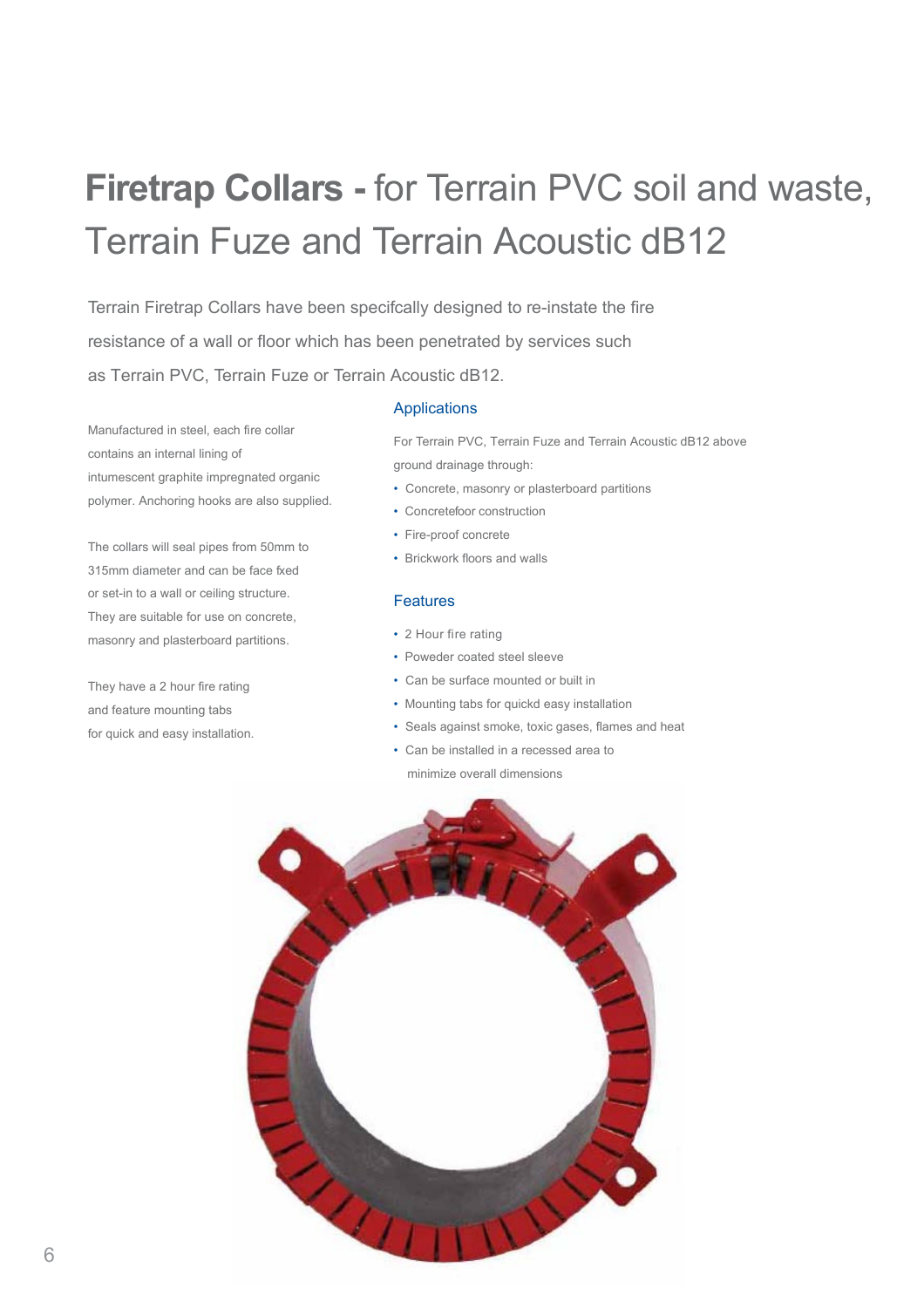|              |                    | <b>CONTRACTOR</b><br><b>2HR</b> |
|--------------|--------------------|---------------------------------|
| Ø            | <b>Fire Rating</b> | <b>ANTIQUAL ANS</b>             |
| 40mm         | 2 Hour             |                                 |
| 55mm         | 2 Hour             | Co                              |
| 63mm         | 2 Hour             | sea                             |
| 75mm         | 2 Hour             | <b>40</b>                       |
| 82mm         | 2 Hour             |                                 |
| 90mm         | 2 Hour             | dia                             |
| 110mm        | 2 Hour             | be                              |
| <b>125mm</b> | 2 Hour             | set                             |
| <b>160mm</b> | 2 Hour             | cei                             |
| 200mm        | 2 Hour             |                                 |
| 250mm        | 2 Hour             |                                 |
| 315mm        | 2 Hour             |                                 |
|              |                    |                                 |

**Collars will seal pipes from 40mm to 315mm diameter and can be face fixed or set-in to a wall or ceiling structure.**

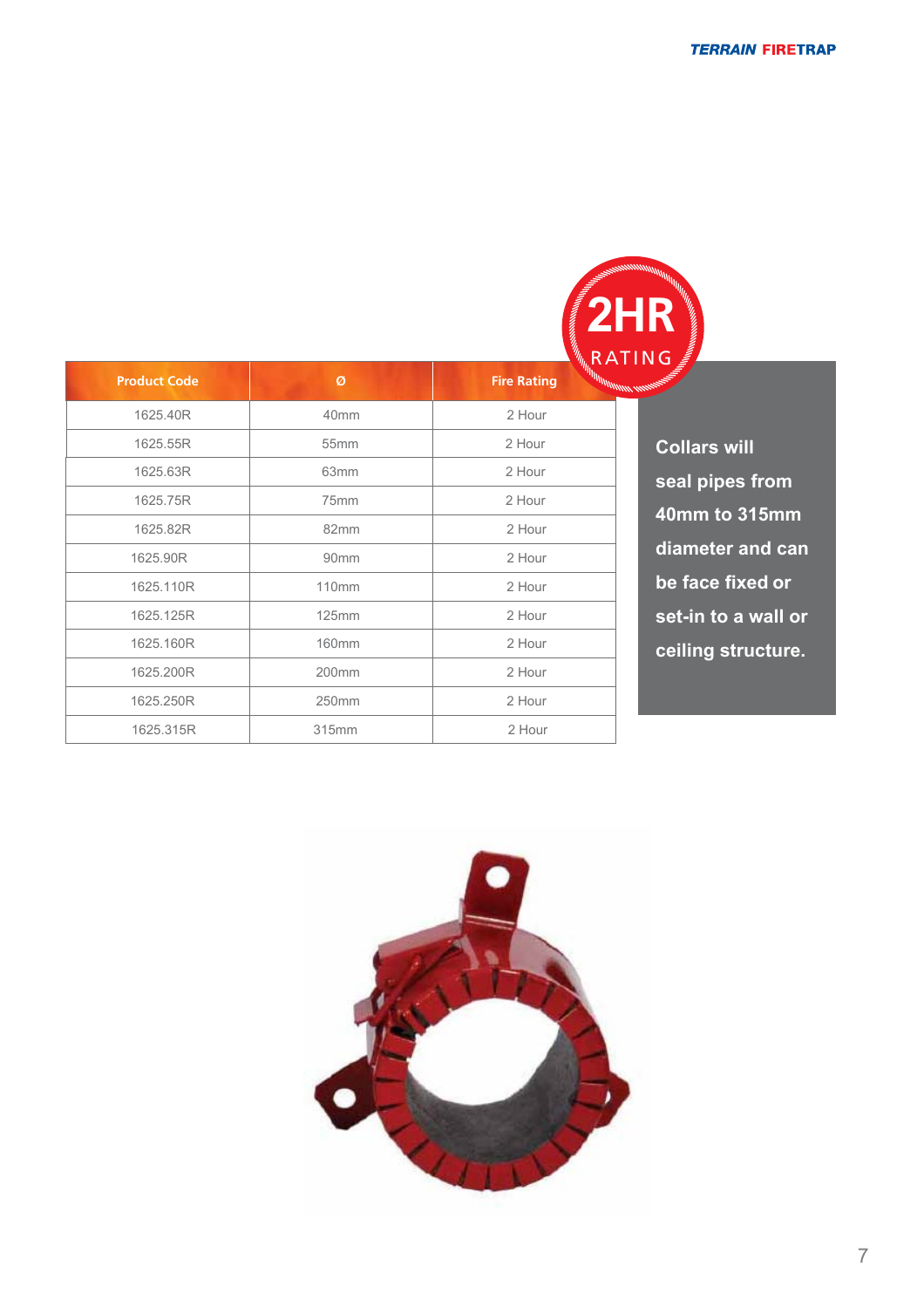### **Construction Detail**

Fire protection for vertical Terrain Drainage Pipework in a NON fire rated duct

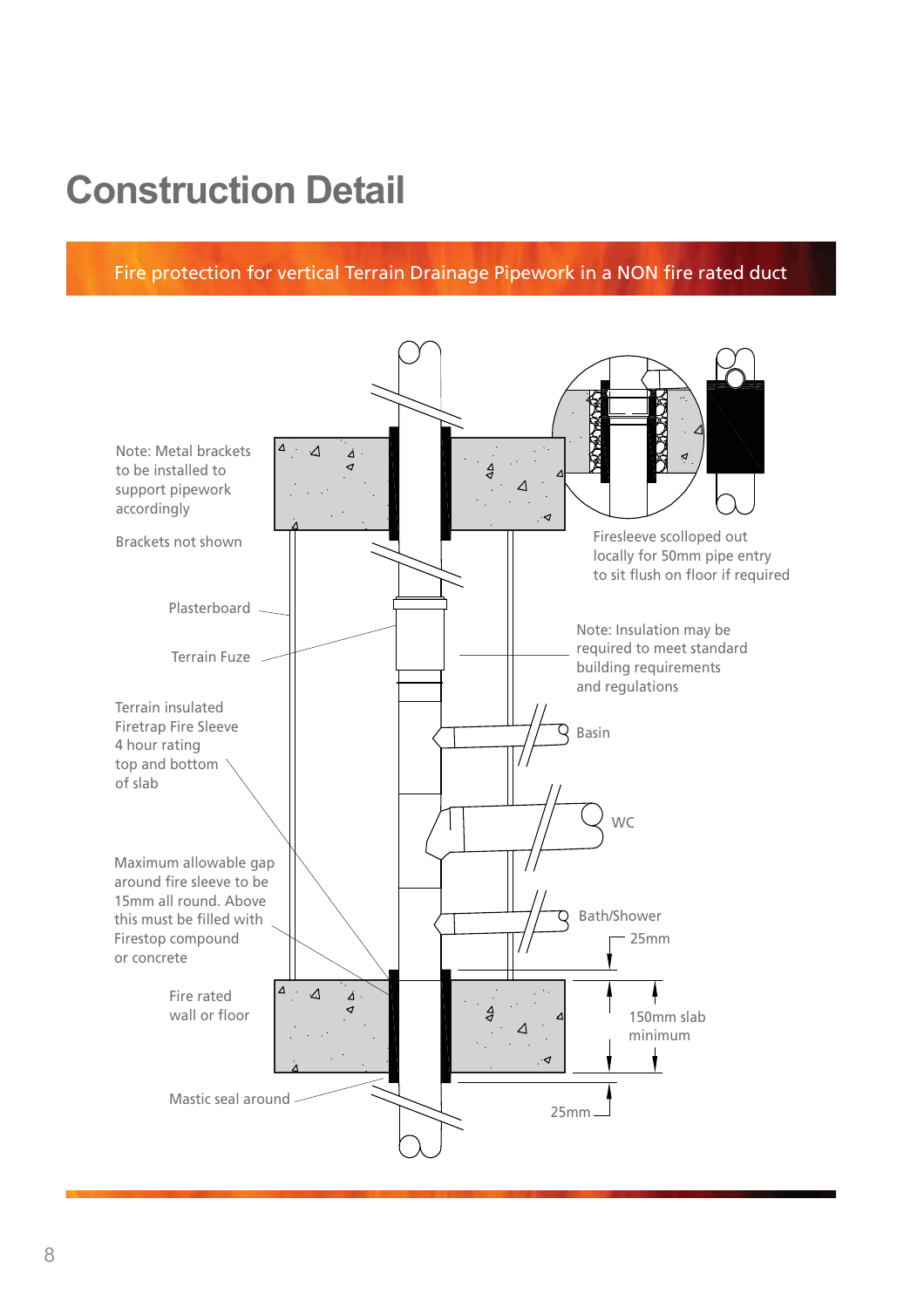### **Installation -** Firetrap Sleeves

To maintain the fire rated compartment between floor levels where Terrain drainage penetrates the slab, an insulated fire sleeve should be installed. The fire sleeve should be installed through the entire slab penetration. Where possible a maximum of 25mm of sleeve can be left protruding out of the slab both at floor level and the underside of the slab. If, due to low level connections at slab level, this method is not possible then two alternative methods can be used;

**1.** Maintain the 25mm protrusion but scollop out the sleeve locally to accommodate the low level connection. **2.** Cut the sleeve flush with the slab/soffit level.

Where possible the sleeve shall be installed by sliding it over the pipe to be protected prior to installation and once the pipe is installed the sleeve shall be slid in to its finish position. Ensure that it doesn't slide out of position with either mortar or mastic.

If this is not possible then the sleeve can be slit along its length and fitted around pipes already in-situ. If this method is used then foil tape shall be used to join the two mating faces.

The sleeve can be fitted into pre-cast holes that are to be made good. The material used to make good can be poured into the shuttered hole and the material can be allowed to flow directly onto the sleeve outer diameter which is foil protected.

Alternatively the sleeve can be fitted into a core drilled hole provided the hole is no more than 15mm larger than the outside diameter of the sleeve. If this method is used then a fire rated mastic should be used to protect the gap between the sleeve outside diameter and the slab.

If acoustic insulation is used on the main body of the stack then this insulation can be jointed to the fire sleeve by using foil tape at the mating faces.

**For Uninstalled Pipe For Installed Pipe**



side of the penetration



**Step One: Cut sleeve to** required length i.e. penetration thickness plus 50mm to allow for 25mm to protrude either  **Step Two:** Slide sleeve along the pipe prior to installation

 **Step Three:** Slide pipe and sleeve into cavity. Leave 25mm protruding out of the top and bottom of the slab

 **Step Two:** Make a single slit along the sleeve length to allow fitting around installed pipe

 **Step Three:** Fit sleeve around pipe and re-seal the cut with foil sealing tape supplied

**Step Four: Slide sleeve** along pipe and into cavity. Leave 25mm protruding out of the top and bottom of the slab. Tape sleeve to existing insulation if required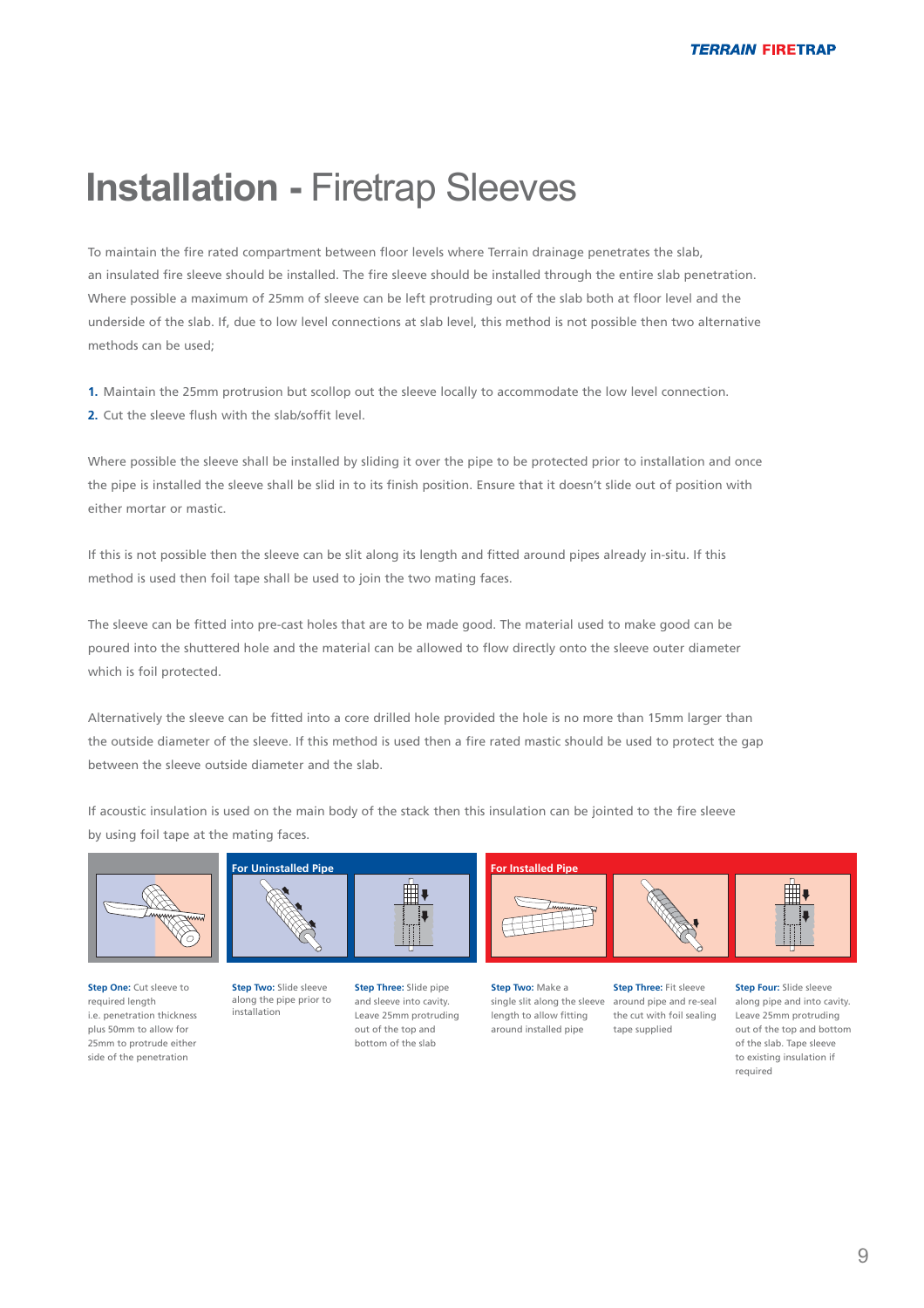# **Installation -** Firetrap Collars for Terrain PVC, Terrain Fuze and Terrain Acoustic dB12

#### %'<ck 'h: 'JbgHJ' 'H Y'ZffY'W' 'Uf

Drill a hole through the wall/floor using a corer and crown bit in required size. Install the plastic pipe. Seal the gap between the hole and the pipe. If a wide gap exists, the space must be sealed using fire-proof mortar or alternatively, an intumescent sealing agent.

#### 8"D]dYWVUb]b[

A sealing effect is achieved with the expansion of the intumescent material during the fire which completely seals the plastic pipes. Mortar residue and dirt will impede this sealing effect, so cleaning of the pipes is essential at the point where the fire collar is fitted.

#### **William School World Village State State State State State State State State State State State State State State State State State State State State State State State State State State State State State State State State**

The intumescent material will seal the gap when activated by high temperature and fire. To protect against the spread of smoke and gas within the first few minutes the remaining gap between the plastic pipe and the opening must be sealed on one side of the wall using an appropriate sealing agent.

#### ("7`cqlb[ 'h Y'ZffY'W''Uf

No tools, pins or screws are required to lock the collar in place. Simply position the fire collar around the plastic pipe and press firmly to tighten the closing device until the mechanism snaps into place. Ensure the collar is positioned correctly to enable the anchoring hooks to he fixed

#### ) " @W ]b[ 'H Y'ZffYW "Uf

The fire collar can only protect against fire if it is adequately fixed in place. The use of anchoring devices is recommended to secure the collar in place.

#### \* "FYWYggYX"|bgHJ**`U**icb

Ensuring that the hole is sufficiently wide enough to accommodate the external diameter of the fire collar, insert the fire collar into the opening. The fire collar must be installed flush with the lower surface when installed at ceiling level. Insert one collar on each side in the case of a wall installation, if a gap remains around the installed collar, this must be filled with mortar.



External

Recessed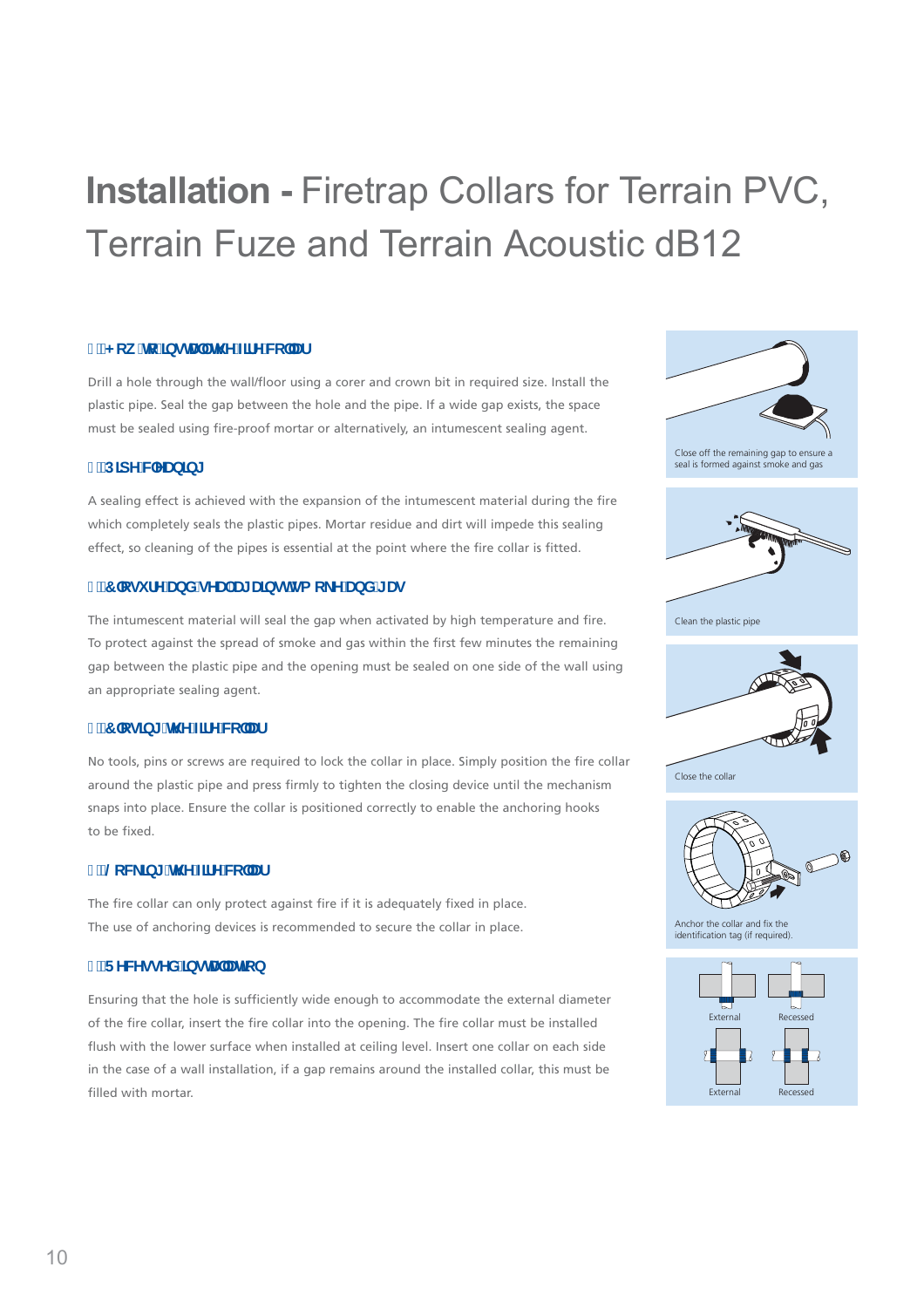### **Standards and Certifcation**

Steps must be taken that comply with the provisions of the National certificates issued for the product when a fire-proof seal is made for the passage of pipes using fire-proof intumescent collars.

Terrain recommends referring to the product's certifcates to verify the limitations with regards to the size of the opening, type and thickness of the wall or foor and the maximum diameter of the pipes. Local Fire Regulations should always be consulted in accordance with Building Regulations Part B.

#### Firetrap Sleeves for Terrain Fuze Fire Testing

Terrain Firetrap Sleeves are fire tested in accordance with BS 476: Part 20: 1987, BS EN 1366-3. Constructions covered - Plasterboard partition and Solid walls and floors.

Chiltern International Fire testing reports available on request.

#### Acoustic Testing

Firetrap Sleeves were acoustically tested in a plasterboard partition system under UKAS conditions in accordance with BS EN ISO 140-3:1995 and BS EN ISO 717-1:1997 to be fxed.

#### Firetrap Collars for Terrain Fuze and Terrain Acoustic dB12

- Tested to BS 476 Part 20.
- IFC certificate number: FS453/07

Certificate available on request.